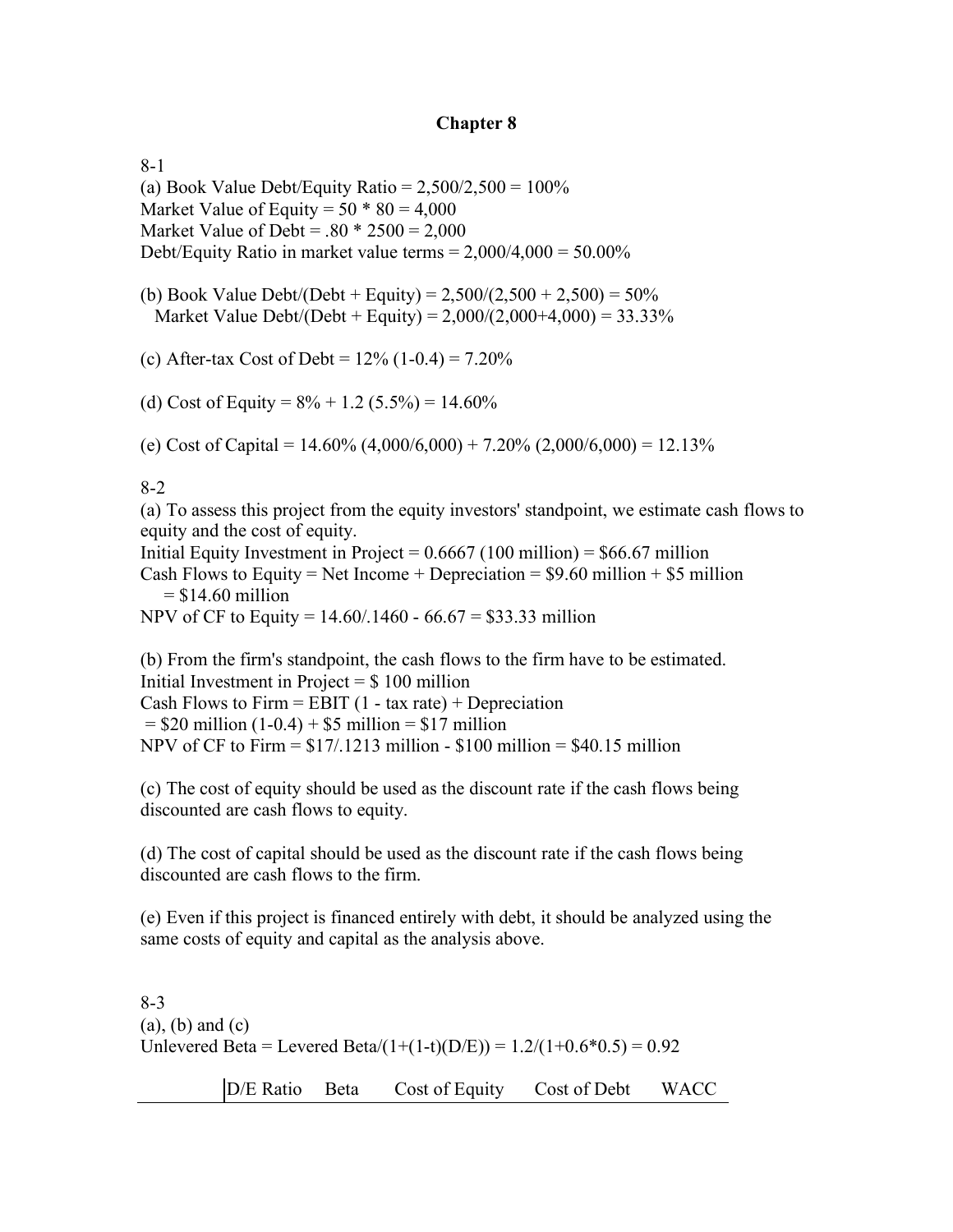| Option 1 $ 20.00\% $ |                         | 1.03 | 13.69%    | $6.60\%$  | $12.51\%$ |
|----------------------|-------------------------|------|-----------|-----------|-----------|
|                      | Option 2   100.00% 1.48 |      | $16.12\%$ | 7.80%     | $11.96\%$ |
| Option 3 $ 500.00\%$ |                         | 3.69 | 28.31%    | $10.80\%$ | 13.72%    |

(d)

|          | $\Delta$ Firm Value | New Firm Value | Debt    | Equity  | <b>Stock Price</b> |
|----------|---------------------|----------------|---------|---------|--------------------|
| Option 1 | (S180)              | \$5,820        | \$1,000 | \$4,820 | \$75.68            |
| Option 2 | \$86                | \$6,086        | \$3,000 | \$3,086 | \$81.72            |
| Option 3 | $($ \$693)          | \$5,307        | \$5,000 | \$307   | \$66.14            |

Note: The change in firm value will mean that the debt ratios computed above will also change.

(e) From a cost of capital standpoint, option 2 is the best one.

(f) If Plastico's income is more volatile, the firm should be more cautious in adding debt.

(g) If the new debt or equity is used to take projects, the analysis would change for three reasons:

- (1) the projects may have a different risk profile than the firm's risk profile.
- (2) the NPV of the projects has to be added to the value change calculated.
- (3) the firm value itself will increase as the new debt and equity is issued.

(h) I would factor in the firm's need for flexibility into the analysis - the greater the need for flexibility the less likely it is that I would add on debt. Further, I would look at how responsive managers are to stockholders; if they are not, I would be more likely to add debt.

(i) The higher rating in option 1 lowers the cost of debt, but it is accomplished by replacing debt with more expensive equity.

8-4

(a) Intuitively, I would expect Plastico to have a higher debt ratio than its competitors because:

(1) its earnings are less volatile than those of its competitors

(2) it has higher cash flows as a percent of firm value than its competitors.

(3) it has a higher tax rate than its competitors

(4) it has a lower need for flexibility; it has lower  $R&D$  expenses.

(b) Plugging in the values into the regression,

Predicted Debt/Equity Ratio =  $.10 - .5(.2) + 2.0(.25) + .4(.4) + 2.5(.02) = 71.00\%$ 

### 8-5

(a & b) The current D/E ratio =  $200/500 = 0.4$ , and a debt to capital ratio of 0.2857. The cost of capital =  $(1-0.2857)(8+1.5(5.5)) + (0.2857)(1-0.46)(11) = 13.30\%$ .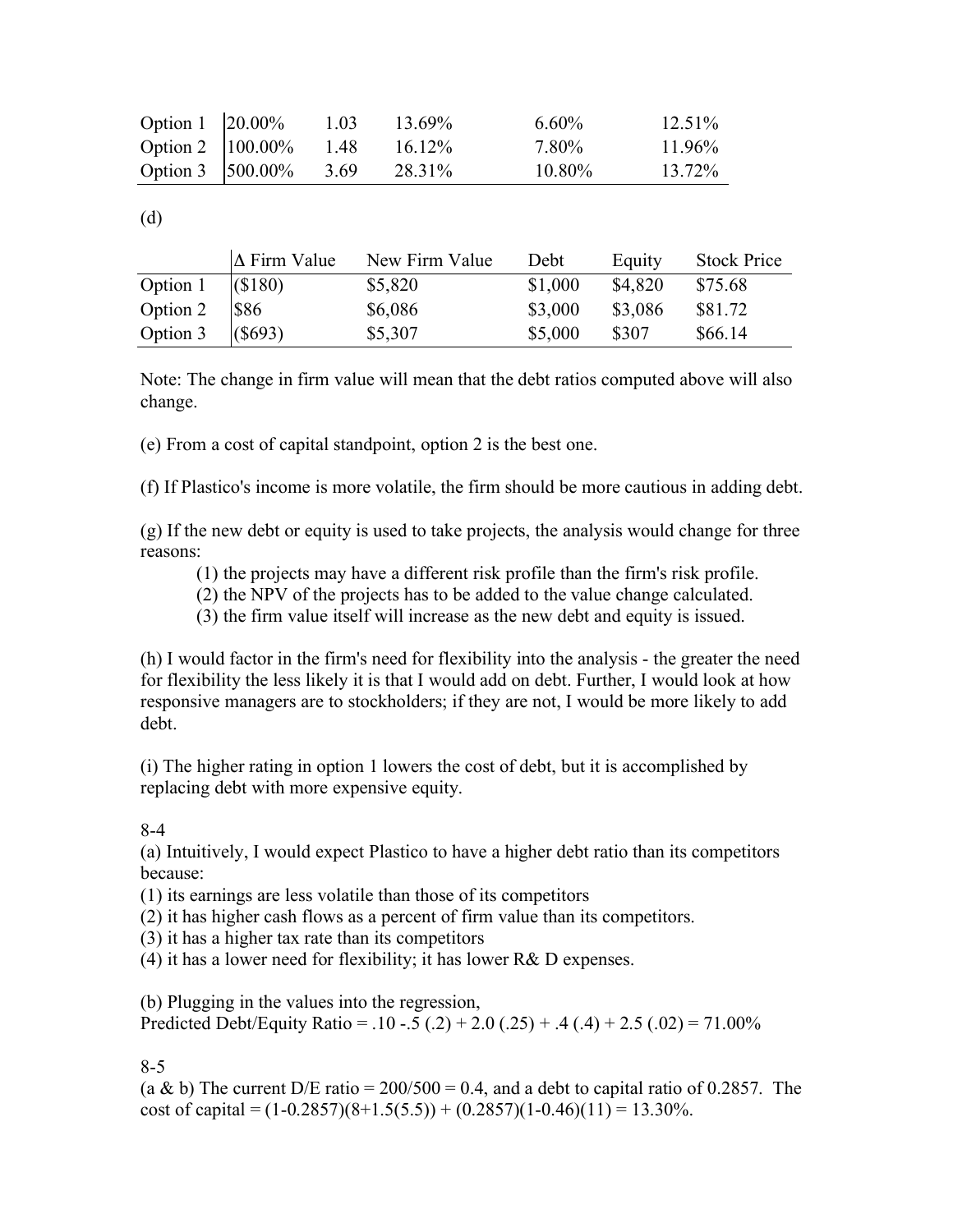The unlevered beta becomes  $1.5/(1+(1-0.46)(0.4)) = 1.234$ . With the new borrowing, the beta becomes  $1.234(1+(1-0.46)(0.6)) = 1.634$ , and the D/E ratio becomes 0.6; the leverage ratio  $= 0.375$ . The new cost of capital becomes  $(0.625)(8+1.634(5.5)) + (0.375)(1-0.46)(12.5) = 13.15\%$ . Since the cost of capital drops, you should go ahead with the borrowing, assuming that the new funds are invested in similar projects as the existing firm.

(c). At this capital structure, the firm would change in value by  $(200+500)(0.0015/0.1315) = $7.984$  million Hence the price per share increases to  $$50 + $7.984$  million/10 million = \$50.8.

(d). If we now assume that these funds can be invested in a new project with before-tax income of \$20m. a year (but with similar risk), the after-tax flows are 10.8m per year. The NPV of this investment would be  $10.8/0.1315 - 100 = -17.17$ m. Hence the project is not desirable.

(e) If the flows in (5) are certain, then we discount them at the riskfree rate of 8%. Hence the NPV of the project  $= 10.8/0.08 - 100 = $35.0$ . Hence the project would be acceptable.

| (a) First, we calculate the cost of capital at different levels of debt |      |           |            |          |                                                    |  |
|-------------------------------------------------------------------------|------|-----------|------------|----------|----------------------------------------------------|--|
| Add'l Debt                                                              | Beta |           |            |          | Cost of Equity Rating Cost of Debt Cost of Capital |  |
| Current                                                                 | 1 15 | $12.33\%$ | <b>BBB</b> | $6.00\%$ | 11.06%                                             |  |
| 500,000                                                                 | 1.30 | 13.15%    | BB.        | $6.30\%$ | $10.87\%$ Optimal                                  |  |

1,000,000 1.45 13.98% B 6.90% 10.94% 1,500,000 1,60 14.80% B- 8,10% 11.45% 2,000,000 1.75 15.63% C 9.00% 11.94%

8-6

Unlevered Beta =  $1.15/(1+0.6*(500/2000)) = 1.00$ This assumes that the new debt will not be used to buy back stock.

(b) Effect of moving to the optimal on the Stock Price Increase in Firm Value = 2500000 (.1106 - .1087)/.1087 = \$43,698 Increase in Stock Price =  $$43,698/100000 = $0.44$ 

(c) See above.

(d)After-tax Cash Flow to Firm from Project = EBIT  $(1-t)$  + Depreciation  $=$  \$ 600,000 (1-0.4) + \$ 100,000 = \$460,000 NPV of Project = 460000/.1087 - \$ 3,000,000 = \$1,231,831

8-7 (a) Optimal Debt Ratio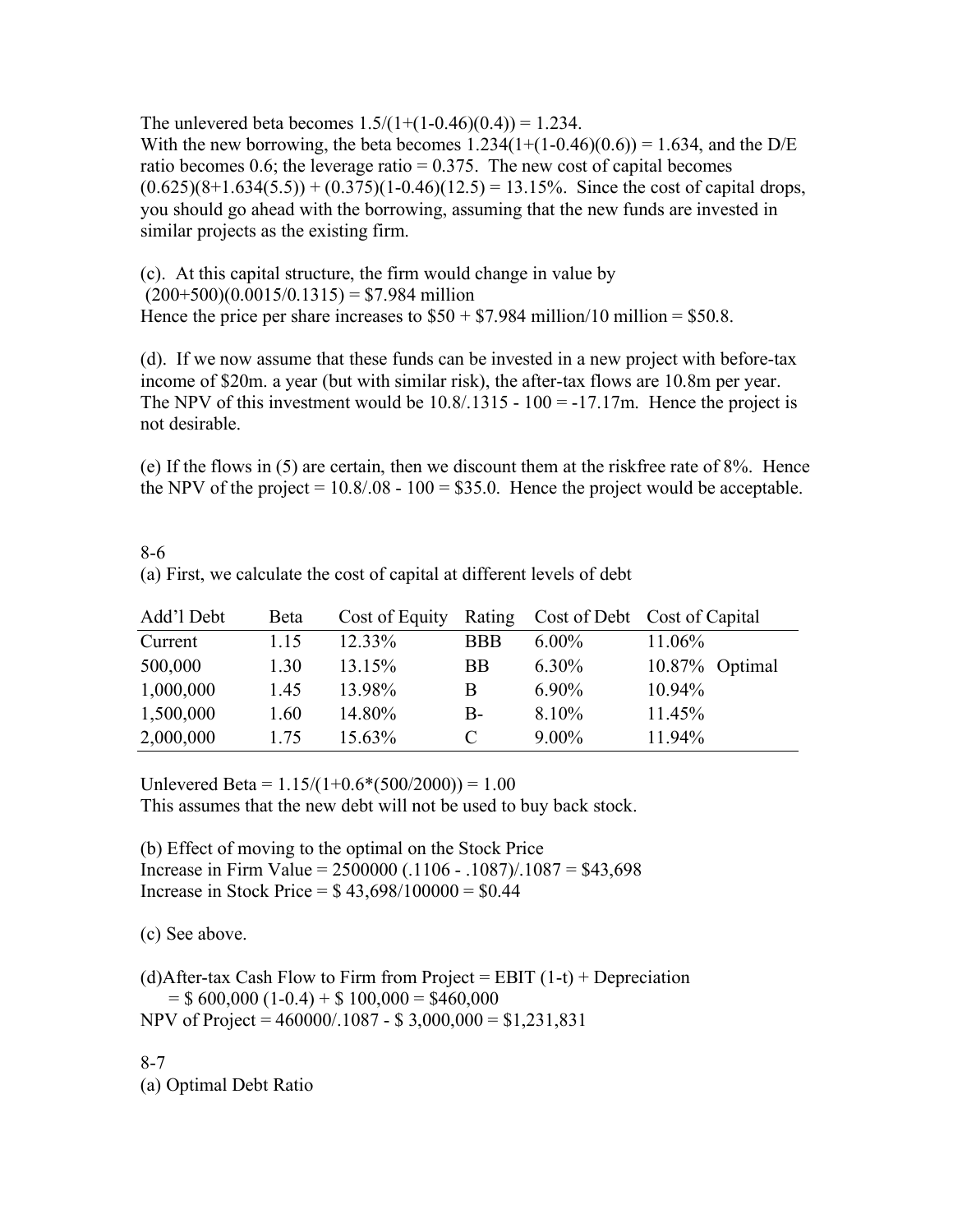|       |      |             | Debt Ratio Beta Cost of Equity AT Cost of Debt Cost of Capital |        |         |
|-------|------|-------------|----------------------------------------------------------------|--------|---------|
| $0\%$ |      | 1.50 17.25% | $6.00\%$                                                       | 17.25% |         |
| 10%   |      | 1.60 17.80% | $6.30\%$                                                       | 16.65% |         |
| 20%   |      | 1.73 18.49% | $6.60\%$                                                       | 16.11% |         |
| 30%   |      | 1.89 19.37% | $7.20\%$                                                       | 15.72% |         |
| 40%   |      | 2.10 20.55% | 7.80%                                                          | 15.45% |         |
| 50%   |      | 2.40 22.20% | 8.40%                                                          | 15.30% | Optimal |
| 60%   |      | 2.85 24.68% | $9.60\%$                                                       | 15.63% |         |
| 70%   |      | 3.60 28.80% | 10.80%                                                         | 16.20% |         |
| 80%   |      | 5.10 37.05% | 12.00%                                                         | 17.01% |         |
| 90%   | 9.60 | 61.80%      | 15.00%                                                         | 19.68% |         |

|  | Debt Ratio Beta Cost of Equity AT Cost of Debt Cost of Capital |  |
|--|----------------------------------------------------------------|--|
|  |                                                                |  |

The optimal debt ratio is 50%.

(b) Change in Firm Value =  $20,000,000$  (.1725-.1530)/.1530 = \$2,549,020 Increase in Stock Price from going to optimal debt ratio  $=$  \$2.55 New Stock Price  $=$  \$22.55

8-8

(a) Current Cost of Equity =  $8\% + 1.06$  (5.5%) = 13.83% Current Cost of Debt =  $10\%$  (1-0.4) =  $6.00\%$ Current Cost of Capital =  $13.83\%$  (250/275) +  $6.00\%$  (25/275) =  $13.12\%$ 

(b) If the firm borrows \$100 million and buys back \$100 million of stock New Debt/Equity Ratio = 125/150 = 0.833333333 Unlevered Beta =  $1.06/(1+0.6*.10) = 1.00$ New Beta =  $1(1 + 0.6 * 0.8333) = 1.50$ Cost of Equity =  $8\% + 1.50$  (5.5%) = 16.25% Cost of Capital =  $16.25\%$  ( $150/275$ ) +  $13\%$  (1-.4) ( $125/275$ ) =  $12.41\%$ 

8-9

(a) Current Cost of Equity =  $7\% + 1.12$  (5.5%) = 13.16%

(b) Current pre-tax Cost of Debt = Interest Expense/Book Debt =  $10/100 = 10\%$ After-tax Cost of Debt =  $10\%$  (1-.4) =  $6\%$ [The book interest rate can be used since the bonds are trading at par.]

(c) Current Cost of Capital =  $13.16\%$  (500/600) +  $6\%$  (100/600) =  $11.97\%$ 

(d) . With the swap, the value of equity drops to 150. The value of debt rises to 450. The unlevered beta =  $1.12/(1 + 0.6(1/5)) = 1$ ; the new levered beta =  $1(1+(1 (0.2963)(450/150) = 3.11$ . (Note that the tax rate used is the effective tax rate of 29.63%). The new cost of equity =  $.07 + 3.11(0.055) = 24.11\%$ e. The annual interest payments would be  $450(.15) = 67.50$ . However, the EBIT is only 50. Hence the effective tax rate will have to be adjusted to  $(50/67.5)(0.4) = 0.2963$ .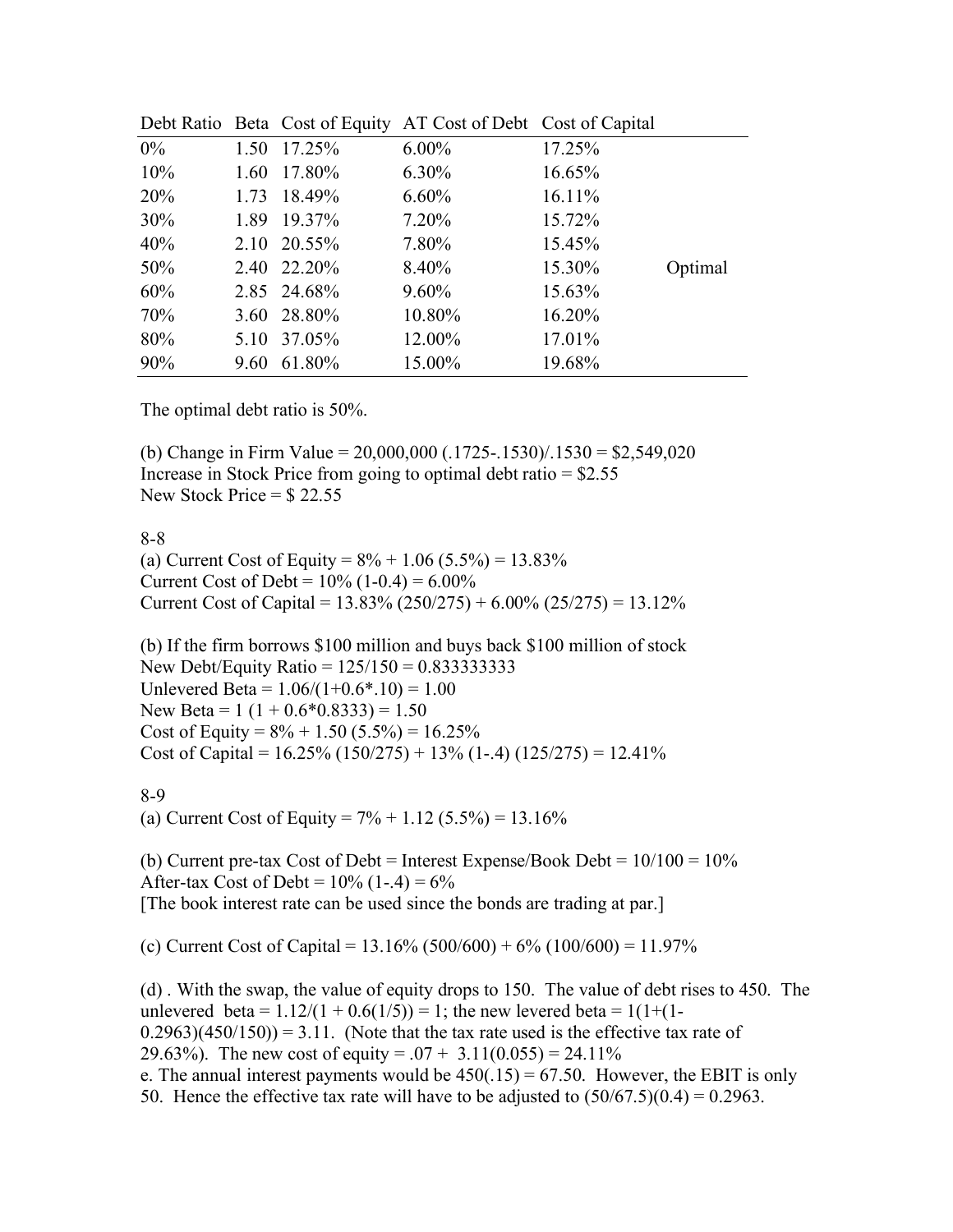f. The WACC =  $(150/600)24.11 + (450/600)(1-0.2963)(15) = 13.94\%$ .

8-10 (a) Current Cost of Equity =  $6\% + 1.25$  (5.5%) = 12.88%

(b) Current After-tax Cost of Debt =  $11\%$  (1-0.4) =  $6.60\%$ 

(c) Current Cost of Capital =  $12.88\%$  (1800/2700) +  $6.60\%$  (900/2700) =  $10.58\%$ [Market Value of Equity = PE  $*$  Net Income = 9  $*$  200 = 1,800; Market Value of Debt =  $0.9*1,000 = 900$ 

(d) After the action, New Equity  $= 2000$ New Debt  $= 700$ Unlevered Beta =  $1.25/(1+0.6*(900/1800)) = 0.9615$ New Levered Beta =  $0.9615 (1+0.6*(700/2000)) = 1.163$ New Cost of Equity =  $6\% + 1.163(5.5\%) = 12.40\%$ 

(e) New WACC =  $12.40\%$  (2000/2700) +  $10\%$  (1-.4) (700/2700) =  $10.74\%$ 

(f) Change in Value of Firm =  $2700$  (.1058-.1074)/.1074 = (\$39.66) New Firm Value = \$ 2700 - \$ 39.66 = \$2,660.34

8-11 a. Market Value of Equity = 40 million  $\degree$  \$ 20 = 800 Cost of Equity =  $8\% + 1.15$  (5.5%) = 14.33% Cost of Capital =  $14.33\%$  (0.8) + 10% (1-.4) (0.2) = 12.66%

b. If the firm borrows \$ 200 million and buys back stock, Equity will drop to \$ 600 million New Debt/Equity Ratio =  $400/600 = 0.67$ Unlevered Beta =  $1.15 / (1 + 0.6 * 0.25) = 1.00$ New Beta =  $1.00$  (1+0.6 $*0.67$ ) = 1.40 New Cost of Equity =  $8\% + 1.40$  (5.5%) = 15.70% New Cost of Capital =  $15.70\%$  (0.6) +  $11\%$  (1-0.4) (0.4) =  $12.06\%$ 

c. Increase in firm value from moving to optimal =  $(0.1266-0.1206)(1000)/1206 =$ \$49.75 Increase in Stock Price =  $$49.75/40 = $1.24$ 

d. The firm currently pays dividends of \$1 per share. An increase to \$2 per share per year will change equity value to  $800(1.1266) - 2(40) = $821.28$ m., assuming that the required rate of return on equity does not change. This assumes that the market continues to expect a rate of return of 12.66%, although the expected change in leverage may increase it. If the new capital expenditure is financed with debt, the amount of debt will go up to \$350m. Hence the debt/equity ratio will equal  $350/821.28 = 0.426$ .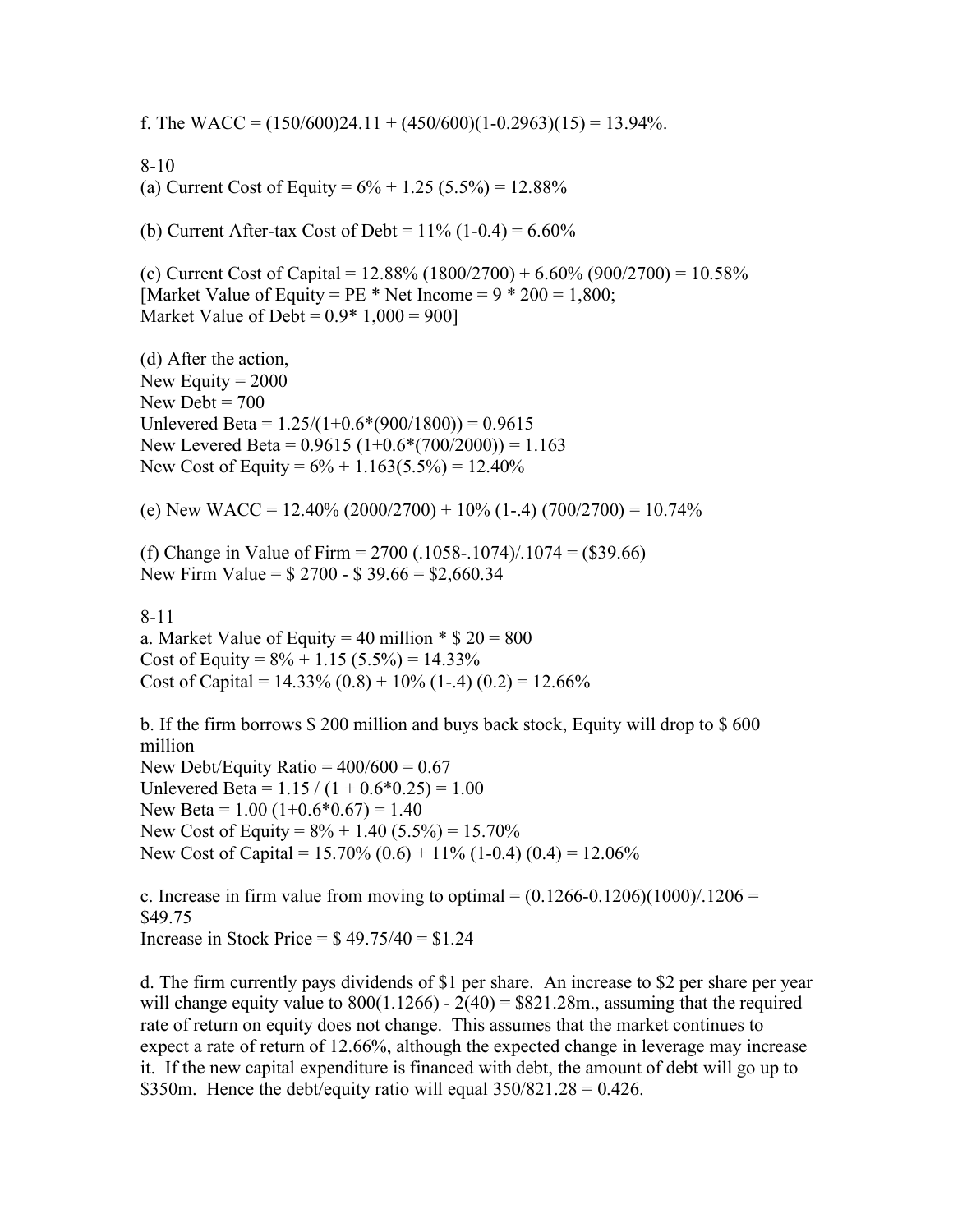### 8-12

a. Current Value of Equity = \$ 700 million

Current Value of Convertible Debt = \$500 million.

To calculate the straight debt portion of this convertible debt, we estimate the market value of a straight bond with a coupon rate of 8% and a maturity of 10 years, using a market interest rate of 10%.

Value of Straight Bond, coupon rate of 8%, maturity of 10 years = \$877 million (using annual coupons)

Value of Straight Bond portion of Convertible Debt =  $$877 * 500,000 = $438.5$  million Value of Equity Portion of Convertible Debt =  $$500 - $438.5 = $61.5$  million Current Debt/Equity Ratio =  $438.5/(700+61.5) = 57.58\%$ 

b. Cost of Equity =  $6\% + 1.2$  (5.5%) = 12.60% Cost of Capital =  $12.60\%$  (761.5/12,00) + 10% (1-.4) (438.5/1,200) = 10.19%

c. If \$ 250 million is borrowed to buy back stock, pay dividends and take a project Equity =  $$761.5 - $200 + $25 = 586.5$ . (Note the NPV is accrues to equity.)  $Debt = 438.5 + 250 = 688.5$ New Debt/Equity Ratio = 688.5/586.5 = 117.39% Unlevered Beta =  $1.2/(1+0.6*(0.5758)) = 0.89$ New Beta =  $0.89$  (1+ $0.6*(1.1739)$ ) = 1.52 New Cost of Equity =  $6\% + 1.52*(5.5\%) = 14.36\%$ 

d. New Cost of Capital =  $14.36\%$  (586.5/1275) + 11% (1-0.4) (688.5/1275) = 10.17%

e. Change in Firm Value from change in WACC =  $(.1019-.1017)$  1,200/.1017 = \$2.36 Increase from taking project with NPV of  $$25$  million =  $$25$ Net Effect of Restructuring  $= 2.36 + 25 = $27.36$  million. New Firm Value after the borrowing  $= 1200 + 50 + 27.36 = $ 1277.36$  million

8-13 a. Cost of Equity =  $6.50\% + 1.47$  (5.5%) = 14.59% Cost of Capital =  $14.59\%$  (24.27/(24.27+2.8)) + 6.8% (1-0.4) (2.8/(24.27+2.8)) = 13.50%

b. If Pfizer moves to a 30% debt ratio, New debt/equity ratio =  $30/70 = 42.86\%$ Unlevered Beta =  $1.47/(1+0.6*(2.8/24.27)) = 1.37$ New Beta =  $1.37$  (1+0.6\*0.4286) = 1.72 New Cost of Equity =  $6.5\% + 1.72$   $(5.5\%) = 15.96\%$ New Cost of Capital =  $15.96\%$  (0.7) +  $8.5\%$  (1-.4) (0.3) =  $12.70\%$ 

c. If the savings grow at 6% a year in perpetuity, the change in firm value can be computed as follows :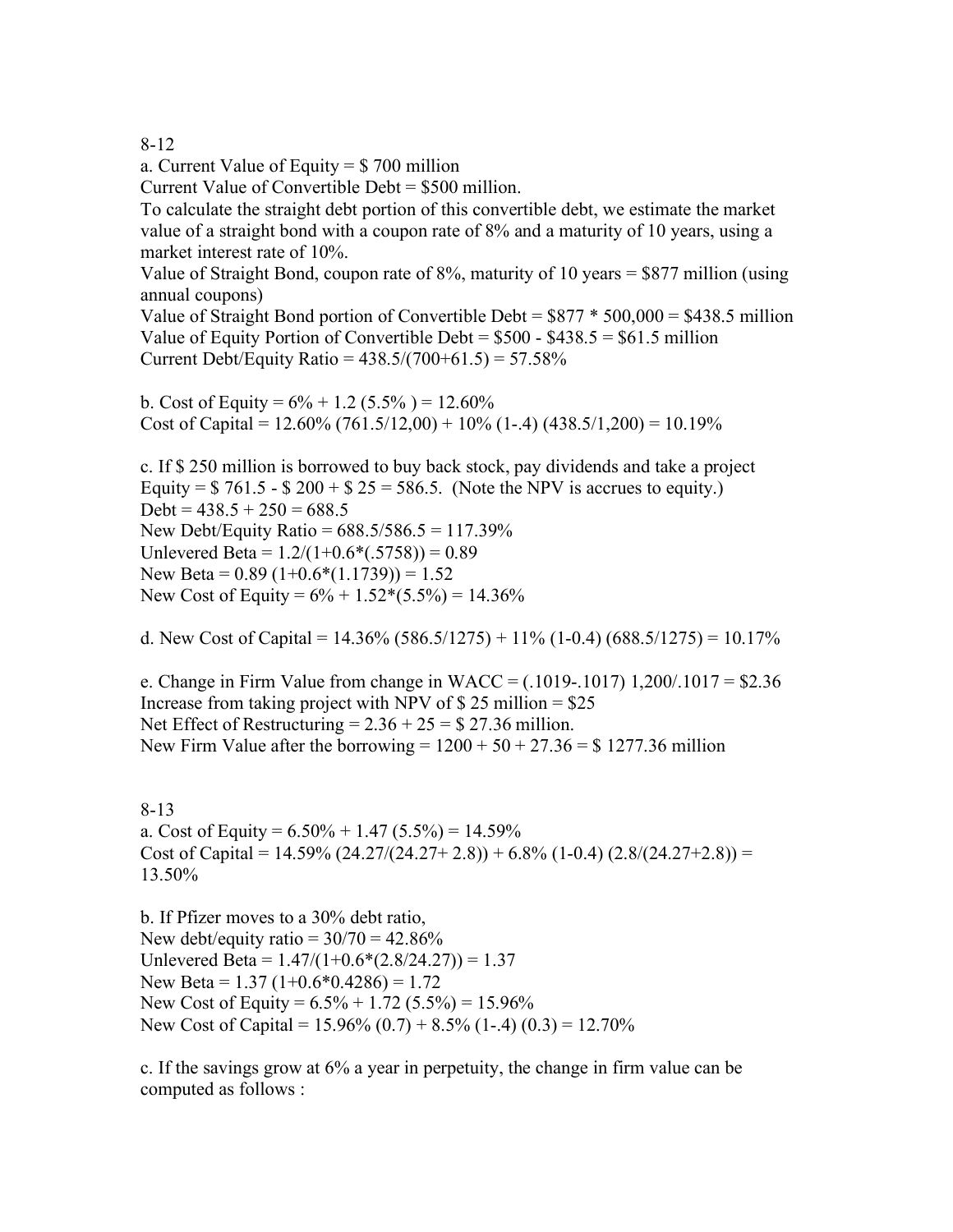Savings each year =  $(.1350-.1270)$   $(24.27 + 2.8) = $216.56$  million PV of Savings with  $6\%$  growth =  $(216.56*1.06)/(.127-.06) = $3,426$  million Increase in Stock Price =  $3,426/24,270 = 14.12\%$ ! Stock Price will increase by 14.12%

d. The need for R& D increases the need for flexibility; therefore, Pfizer may not go to this higher optimal debt ratio, the cost of capital notwithstanding.

#### 8-14

a. Estimate of Market Value of Debt Present Value of Interest Expenses (\$ 55 million) and book value (\$ 664 million) at the cost of debt of 7.5%.

Estimated Market Value of Debt = \$700 ! Estimated market value is \$ 700 million Market Value of Equity =  $173 * $30.75 = $5,320$ 

b. Cost of Equity =  $6.50\% + 1.17(5.5\%) = 12.94\%$ Cost of Capital =  $12.94\%$  (5320/(5320+700)) + 7.5% (1-.36)(700/(5320+700)) = 11.99%

c. Increase in value per share  $= $1.25$ Total Increase in firm value =  $173 * 1.25 = $216$  $(5320+700)$   $(.1199-x)/x = 216.25$ Solving for x,  $x = (6020*.1199)/(6020+216.25) = 11.57%$ The cost of capital at the optimal is 11.57%.

### 8-15

a. Unlevered Firm Value = Current Firm Value - Tax Savings + Exp. Bankruptcy Cost  $\omega$ existing debt =  $(1760 + 527) - 527 * 0.36 + 2.3$ % of 0.30 (2287-527\*.36)  $X = 2287 - 190 + (0.023)(0.3)(2287 - 190) = $2,111$ 

b. At a debt ratio of 50%, New Levered Firm Value = \$ 2,111 + (.36) (.5) (Levered Firm Value) - (.4661) (.30) (2,111)  $X = 2,111 + .18 X - (.4661) (.3) (2111)$ Solving for X,  $X = (2,111 - (.4661)(.3)(2,111)) / (0.82) = $2,214.41$ 

8-16

For simplicity, we assume that the debt ratios are computed on the unlevered firm value. Unlevered Firm Value = Current Firm Value - Tax Savings from Existing Debt  $+$  Exp. Bankruptcy Cost

The current levered firm value =  $985 + (40)46.25 = 2835$ m. The debt ratio is about 35%. Hence, we can estimate the probability of default to be about  $(12.2+32.5)/2 = 22.35%$ . We can now compute the expected bankruptcy cost as  $0.2235(0.25)(2835)$ ; the tax savings equal  $0.3656(985) = 360.116$ . The unlevered firm value =  $2835 - 0.3656(985) +$  $0.2235(.25)(2835) = $2,634$ 

Debt Ratio Unlevered Firm Value on Debt Tax Savings Expected Cost of Levered Firm Value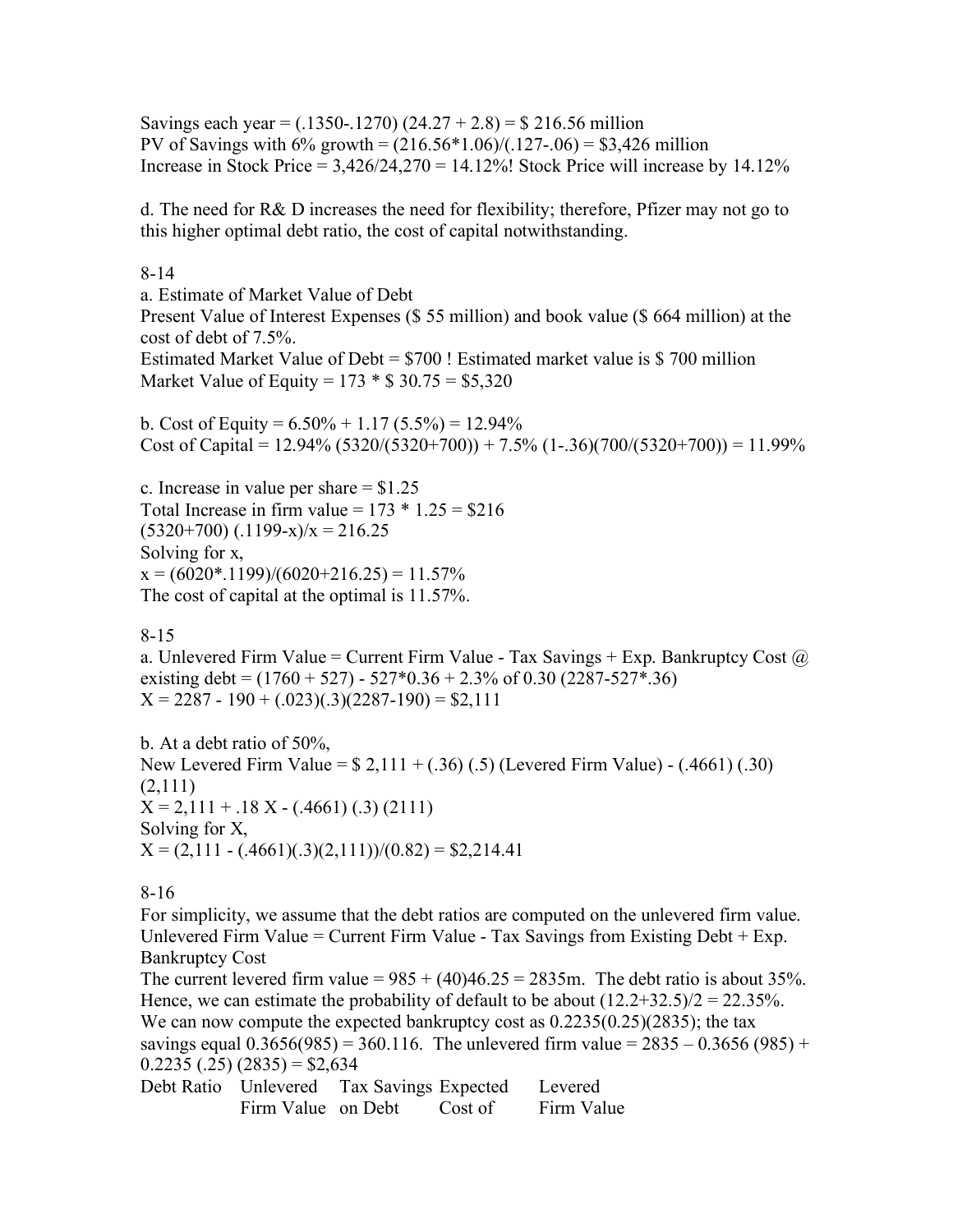|     |         |       |       | Bankruptcy |  |
|-----|---------|-------|-------|------------|--|
| 0%  | \$2,634 | \$0   | \$2   | \$2,632    |  |
| 10% | \$2,634 | \$96  | \$2   | \$2,728    |  |
| 20% | \$2,634 | \$193 | \$9   | \$2,817    |  |
| 30% | \$2,634 | \$289 | \$80  | \$2,843    |  |
| 40% | \$2,634 | \$385 | \$214 | \$2,805    |  |
| 50% | \$2,634 | \$481 | \$307 | \$2,809    |  |
| 60% | \$2,634 | \$578 | \$428 | \$2,784    |  |
| 70% | \$2,634 | \$674 | \$527 | \$2,781    |  |
| 80% | \$2,634 | \$770 | \$527 | \$2,878    |  |
| 90% | \$2,634 | \$867 | \$659 | \$2,842    |  |

8-17

a. The optimal debt ratio is so high because Reebok has a high EBIT relative to firm value.

EBIT/Firm Value =  $420/3343 = 12.56\%$ 

If one adds back depreciation to this return, it is quite clear that at existing levels, Reebok has substantial cash flows to meet any debt payments, which in turn is pushing up the optimal debt ratio.

b. My primary concern with moving towards this optimal would lie in whether these operating cash flows are sustainable, given the volatility of the product market that Reebok serves.

8-

8-18

a. Current market value of equity =  $12.2(210) = 2562$ . If we capitalize lease payments at the same rate as the debt, we get a present value of  $150.0/0.1012 = 1482$ . This is a high estimate, since the actual life of the lease payments is probably lower. The market value of the debt itself is 3000m. Hence, the debt/equity ratio =  $(1482+3000)/2562 = 1.75$ , or a debt ratio of 0.6364.

b. The cost of equity =  $.0612 + 1.26(0.055) = 0.1305$ . The WACC =  $(0.6364)(1 (0.35)10.12\% + (0.3636)13.05\% = 8.93\%$ 

c. The current beta = 1.26; the unlevered beta =  $\frac{1.26}{1.26}$  $1 + (1 - 0.35)1.75$  $\frac{.26}{.005155} = 0.5895$  $(1 - 0.35)1$ . .  $+ (1 = 0.5895$ . Hence the

levered beta at a debt ratio of  $30\% = 0.5895(1+(1-0.35)(0.3/0.7) = 0.753$ ; the cost of equity =  $.0612 + 0.753(.055) = 0.1026$ . The WACC =  $(0.3)(1-0.35)(.0812) + (0.7)(.1026)$  $= 8.77\%$ . The firm value at this optimum  $= (2562+1482+3000)[1+(0.0893-0.0877)/0.0877]$ = 7172,51 million. (which includes the capitalized value of lease payments). d. Yes, if 1995 operating income was depressed, the estimated bond rating is probably

biased downwards. Hence, the true firm value is probably higher.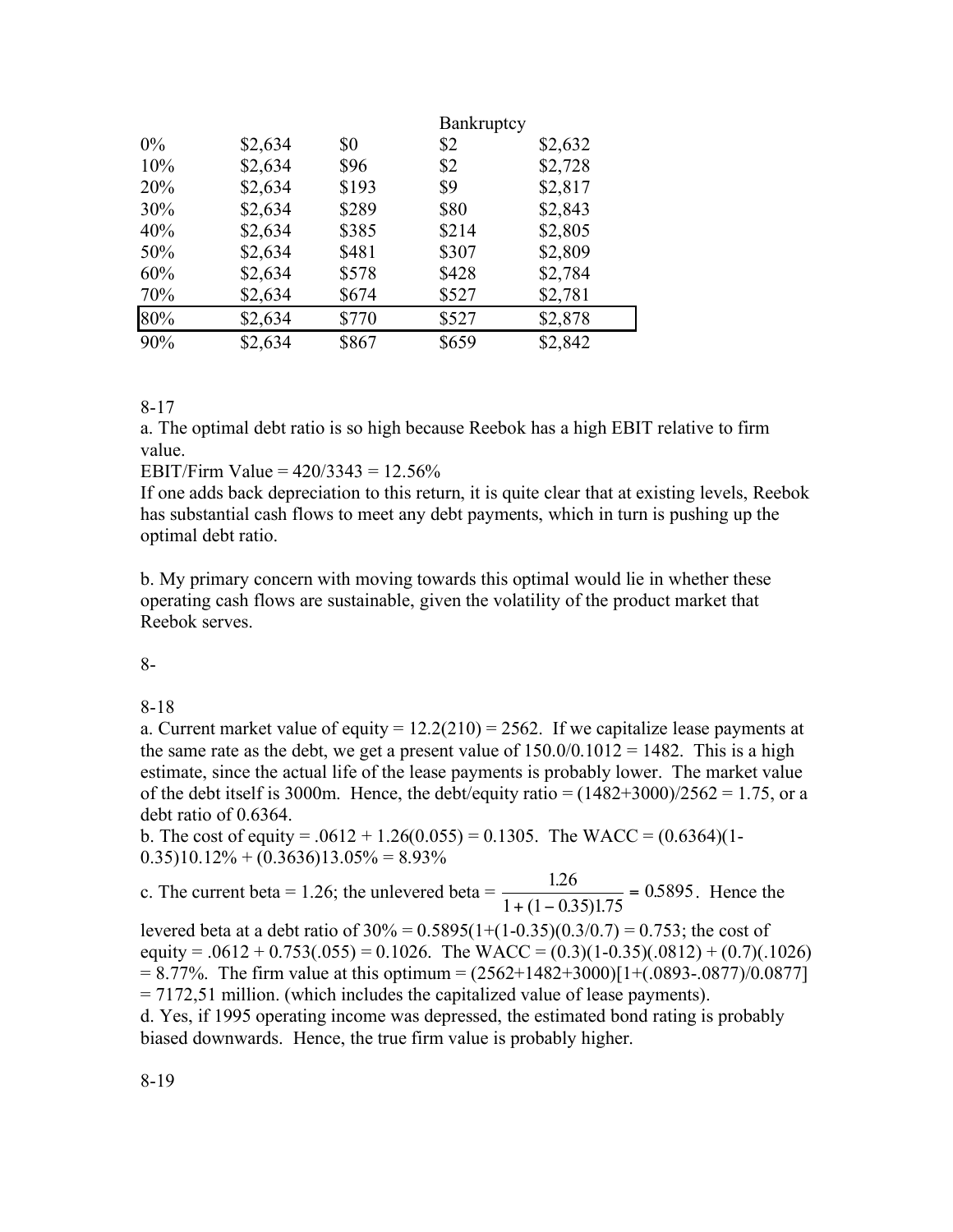a. The market value of equity = 51b; the market value of debt = 1.5b. Hence the  $D/E$  $ratio = 0.029;$ 

The current beta = 1.35; hence the cost of equity =  $0.06 + 1.35(0.055) = 0.13425$ ; The WACC =  $(.029/1.029)(1-.365)6.8% + (1/1.029)13.425% = 13.168%$ 

b. If all debt is refinanced at the new rate, the interest expenses can be estimated as  $0.16(0.7)(51+1.5) = 5.88b$ . Since EBIT is only 3.4b, it would not be possible to get the entire amount of the tax advantage to debt, because there is not enough income to deduct these interest payments. Hence we would use a marginal tax rate of (3.4/5.88)(36.5%)  $= 21.1\%$ 

c. The unlevered beta =  $\frac{1.35}{1.35}$  $1 + (1 - 0.365)0.029$  $\frac{.35}{2.523333} = 1.326$  $(1 - 0.365)0.$ .  $+ (1 = 1.326$ . Using the conventional method, the

levered beta at  $70\%$  debt =  $1.326(1+(1-0.365)(.7/0.3)) = 3.29$ .

If the debt had a beta of 0.60, then we have a levered beta estimate of

Levered Beta = Unlevered Beta  $(1+(1-tax rate) (D/E))$  – Beta of debt  $(1-t) (1+D/E)$ 

 $= 1.326$  (1+(1-.365) (.7/3)) – 0.6 (1-.365) (1 + .7/.3) = 2.40

(If you use the effective tax rate of 21.1%, both estimates would be higher. The second estimate is better, because it takes the actual riskiness of the debt into account.

d. The cost of equity capital =  $0.06 + 2.40(0.055) = %19.20\%$ The after tax cost of debt =  $(1-.211)(16) = 12.624\%$ The WACC =  $(0.7)(12.624) + (0.3)(19.20) = 14.60\%$ 

e. Firm value will drop to  $(52.5)[1-(.1460-.13168)/.16463] = 47.91$  billion

f. It is not desirable to increase debt too much.

# 8-20

a. The expected bankruptcy  $\cos t = .0141(.30)(12.14+20.55) = 0.1383b$ . The tax advantage to debt =  $12.14(0.36) = 4.37b$ . Hence the unlevered firm value =  $12.14 +$  $20.55 + 0.1383 - 4.37 = 28.46b$ .

b. Suppose the levered firm value at a debt ratio of  $50\% = x$ . Then, the expected bankruptcy cost =  $0.023(.3)x$ . The tax benefit =  $(0.5)(0.36)x$ , assuming that the marginal tax rate would still be 36%. Then, we have the equation,  $x = 28.46 - 0.023(.3)x +$ (0.5)(0.36)*x*. Solving, we find *x* = \$34.42b.

c. Since the earnings will be more volatile, you'd expect the leverage ratio to be lower.

# 8-21

a. Estimated Market Value of Debt:

Calculate present value of \$ 80,000 for 5 years and \$ 1 million at end of fifth year at 8.25%.

PV of Debt = \$990,084

Debt/Equity Ratio =  $990,084/6,000,000 = 16.50\%$ 

Unlevered Beta for comparable firms =  $1.05/(1+0.6*.25) = 0.91$ 

Beta based upon D/E ratio of  $16.50\% = 0.91(1+0.6*.165) = 1.00$